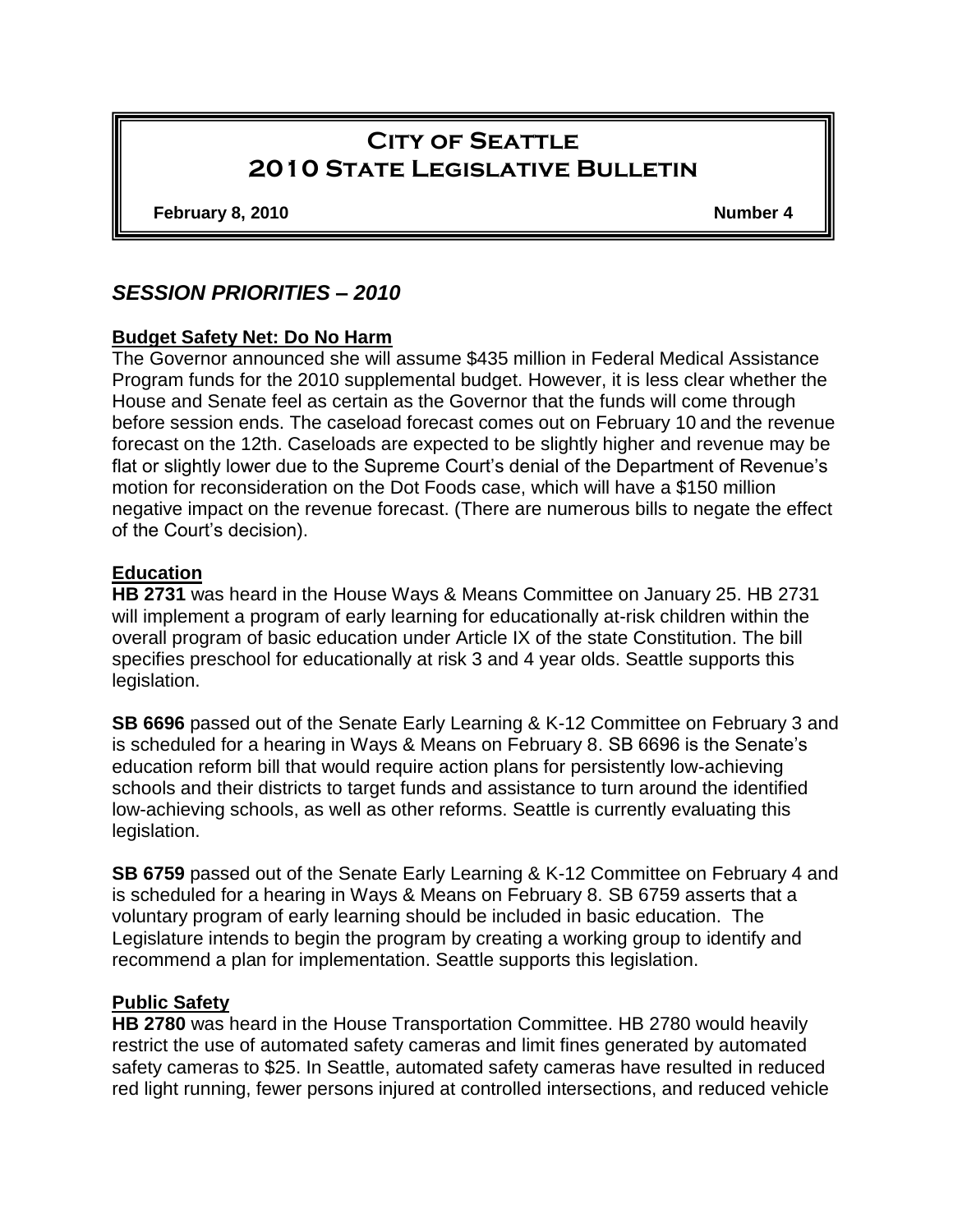speeds in school zones. Councilmember Licata testified in opposition to this bill on behalf of the City. The bill is tentatively scheduled for to come up for a vote in the House Transportation Committee on Monday February 8.

**SB 5838**, the vulnerable roadway user bill, passed out of the Senate Judiciary Committee and is now in the Senate Rules Committee.

**HB 1679** passed out of the House of Representatives by a vote of 96-0. HB 1679, also known as the Jason McKissack Act, reimburses members of LEOFF Plan 2 who are totally disabled in the line of duty for medical payments made for employer-provided benefits. Deputy Chief Paul McDonagh from the Seattle Police Department testified in support of the bill on behalf of the City.

## **Revenue/Fiscal**

**SB 6164** and **SB 6424**, the Senate versions of the local fiscal flexibility bills had public hearings in the Senate Ways and Means Committee. We expect one of them to pass out of Committee by cutoff on Tuesday, but it's not yet clear what will be in the bill that emerges.

**HB 3179** is a new local fiscal flexibility bill in the House. It is scheduled for a public hearing on Tuesday February 9 and is tentatively scheduled to come up for executive session the same day. HB 3179 includes the provisions most beneficial to Seattle including the .3 for public safety councilmanically, harmonizing the first and second quarter of REET, and a fix for brokered natural gas.

**SB 6843** suspends the 2/3 vote requirement of the Legislature for tax increases. SB 6843 had a lively public hearing in Senate Ways and Means Committee.

**HB 3176** increases state revenues by closing certain tax loopholes, ending certain tax preferences, and extending the B&O tax to out of state businesses that operate in Washington.

#### **Transportation**

**HB 1775**, the bill that would allow the City to regulate limousines, passed out of the House Transportation Committee and is now in the Rules Committee.

**HB 2855** had a public hearing in the House Transportation Committee. HB 2855 temporarily authorizes transit agencies to raise revenue by imposing a \$20 annual vehicle license fee by a vote of the governing body without first forming a Transportation Benefit District (TBD). While this could provide much needed revenue for transit, it could also limit Seattle's ability to raise revenue through a TBD.

**SB 6570,** which would allow certain private transportation providers to use designated transit only lanes, passed out the Senate Transportation Committee and is now in Rules. The bill, although improved from the original version, is still problematic. The City is concerned that this legislation would be virtually impossible to enforce.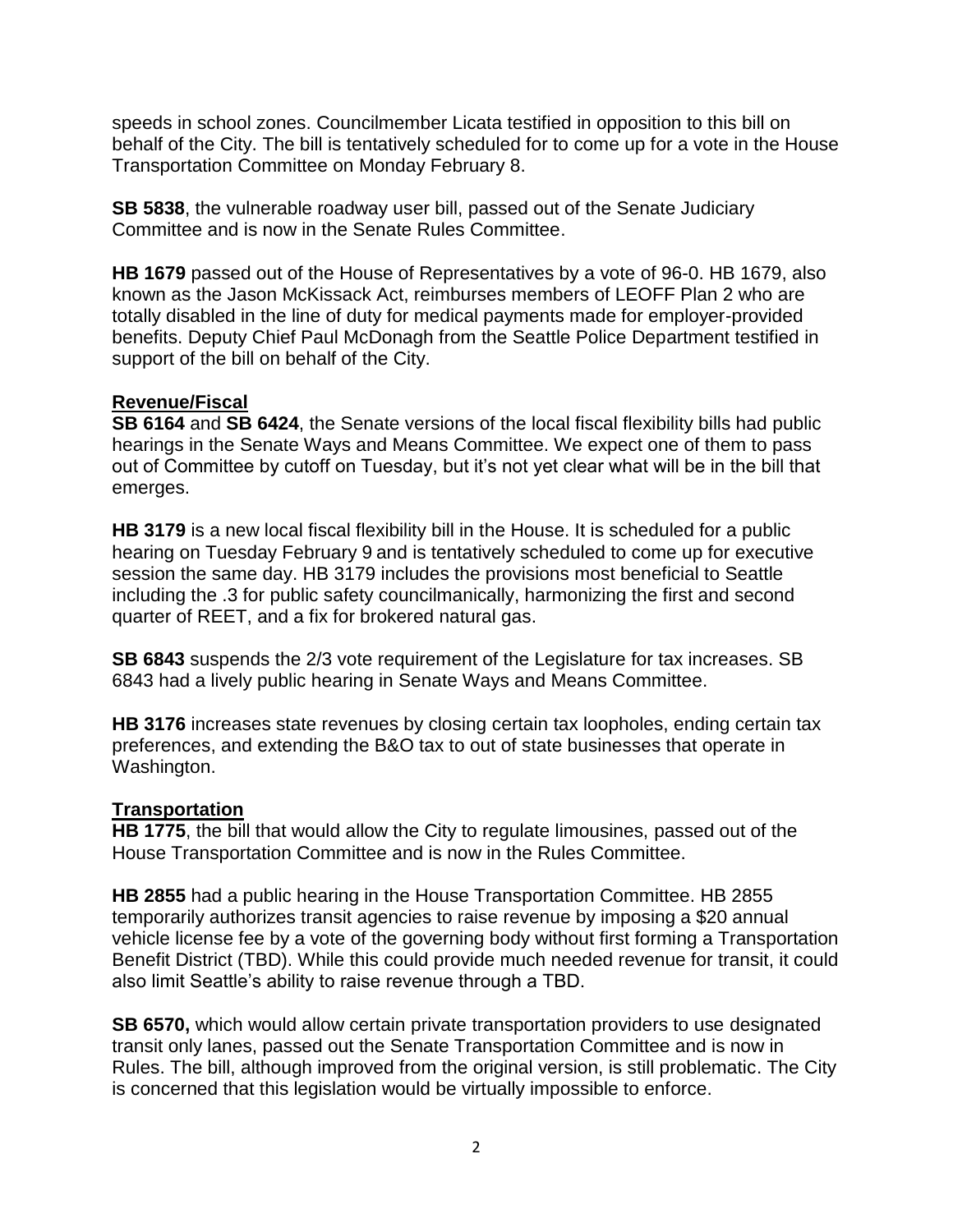**SB 6366** passed out of the Senate Transportation Committee and is now in Rules. The City opposes this bill because it would give WSDOT total control over local permitting and appeals related to major transportation projects.

# **Water Stewardship**

**HB 3181** and **SB 6851** have been introduced in the House & Senate, respectively. These bills would increase the Hazardous Substance Tax created by initiative in 1998 and raise approximately \$250M a year. Twenty percent of the money would go to local stormwater projects this year and 70 percent would go into the general fund for the upcoming biennium. The legislation proposes to, over time, reduce the percentage of money going to the general fund and increase the percentage to stormwater management until one hundred percent of the funds are dedicated to stormwater. Seattle supports this legislation.

## *ONGOING PRIORITIES – 2010*

## **Race & Social Justice**

**SHB 1666** passed out of the Community & Economic Development Committee on February 1 and is scheduled for a hearing in the Finance Committee on February 11. SHB 1666 would authorize counties above a specified population threshold to create cultural access authorities with the authority to impose a voter-approved sales and use tax of up to 0.1 percent to fund cultural access projects. Seattle supports this legislation.

#### **Economic Development**

**HB 2912** is scheduled for executive session in the House Finance Committee on February 9. The Senate version, **SB 6661** was heard in the Senate Economic Development, Trade & Innovation Committee on January 28. HB 2912/SB 6661 allows Seattle to retain restaurant tax revenue collected within the city limits for Seattle Center. Seattle supports this legislation.

**HB 2983** passed out of the Community, Economic Development & Trade Committee on February 1 and was referred to the Finance Committee. HB 2983 creates a funding mechanism and a grant program to promote global health innovation. Seattle supports this legislation.

# **Energy**

**SSB 6656** was amended in executive session in the Environment, Water & Energy Committee and passed out on February 4. The original bill would authorize municipalities to establish conservation utilities to finance residential energy efficiencies. The amendments: limit the authorization to a pilot project for municipalities in Puget Sound Energy's territory until 2015; require a municipal election before these services could be set up; and limit the superior lien position behind existing loans. Additionally, the cost recovery language was removed. The Housing companion, **HB 2853**, did not pass out of its policy committee prior to the policy cutoff and is considered "dead" for the session. Seattle is currently evaluating the amendments to SB 6656.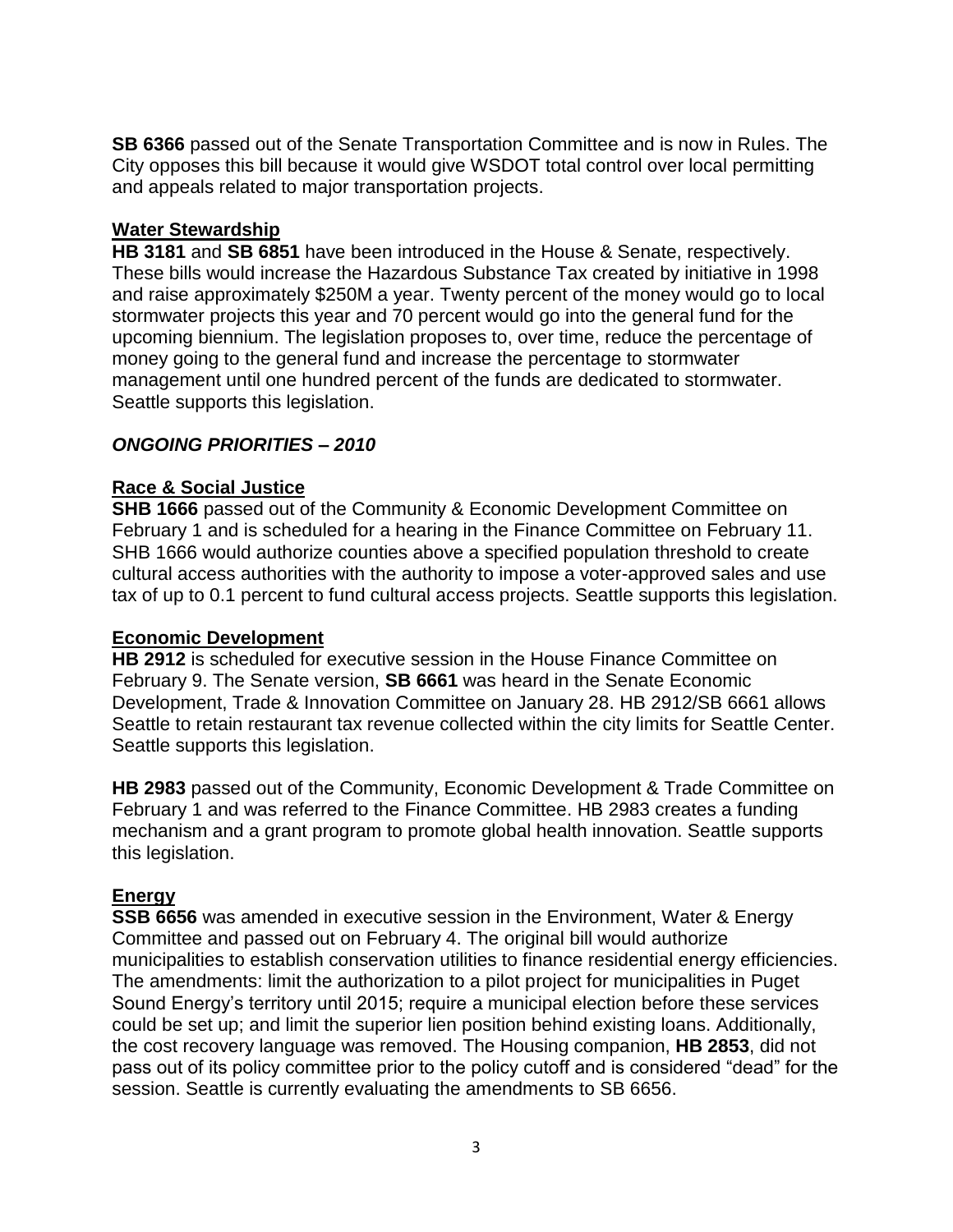**HB 2925** was heard in the Ways & Means Committee on February 6 and is scheduled for executive session on February 8. The Senate version, **SB 6480**, was last heard in the Government Operations & Elections Committee on January 25. These bills affect Seattle City Light's impact fee agreement with Pend Oreille County regarding City Light's hydroelectric generation facility in the County. Seattle testified in opposition to this legislation.

**HB 2561** passed the House on January 20 and was referred to the Senate Ways & Means Committee. HB 2561 would authorize the issuance of \$861 million in general obligation bonds for capital improvements that lead to energy-related cost savings in public schools, state colleges and universities, and other public facilities. Seattle supports this legislation.

**SSB 6672** was amended and passed out of the Environment, Water & Energy Committee on February 5. The House version, HB 3034, did not pass out of its policy committee by the cutoff and is considered "dead" for the session. SB 6672 would make modifications to I-937, the Energy Independence Act. Seattle is currently evaluating the amendments to this legislation.

#### **Hazardous and Solid Waste**

**SSB 5279** was amended and passed out of the Health & Long Term Care Committee on January 29 and is scheduled in Ways & Means on February 8. SSB 5279 would provide for the safe collection and disposal of unwanted drugs from residential sources through a producer-provided and funded product stewardship program. Seattle supports this legislation.

**HB 2914** passed out of the Environmental Health Committee on February 2 and is scheduled for hearing in Ways & Means on February 6. HB 2914 would establish a product stewardship recycling act for mercury-containing lights and ban the sale of bulk mercury. Seattle supports this legislation.

# **Housing & Homelessness**

**SB 6817** passed out of the Financial Institutions, Housing & Insurance Committee on February 5 and was referred to Ways & Means. The House version, **HB 2906,** did not pass out of its policy committee by cutoff and is considered "dead" for the session. However, a new version of the House bill, **HB 3177**, has been introduced and is scheduled for a hearing in the Capital Budget Committee on February 8. SB 6817/HB3177 would require the county auditor to administer a surcharge of sixty-two dollars for each document recorded and authorizes the state finance committee to issue general obligation bonds to provide funds for the housing trust fund. Seattle supports this legislation.

**HB 2623** passed out of the Judiciary Committee on February 3 and executive action was taken on this bill on February 5 in General Government Appropriations. HB 2623